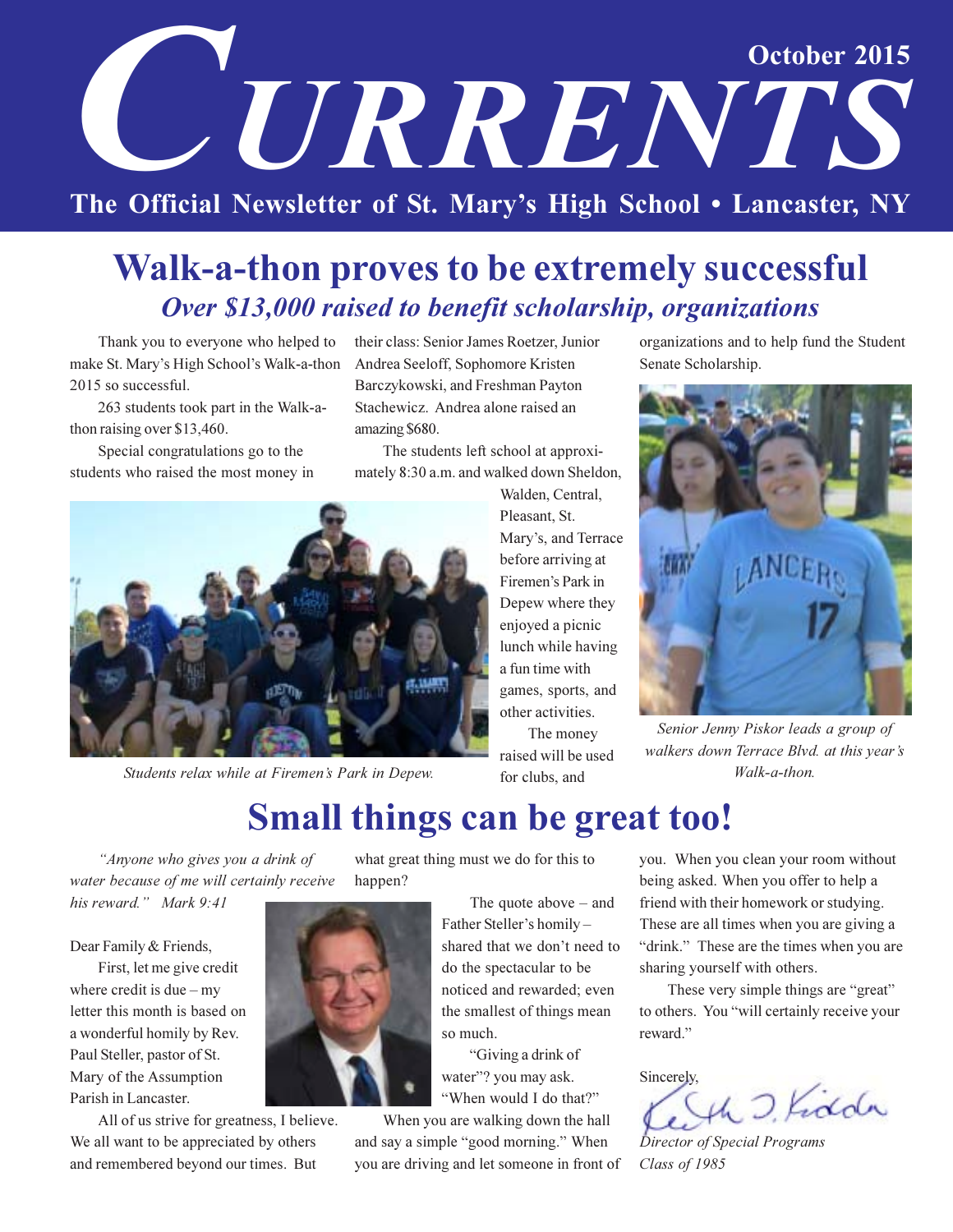## **Notes from the Health Office**

#### **New Student Physicals**

 $\overline{2}$ 

Any student new to St. Mary's High School without a physical exam on file will be scheduled for a physical at school on November 9<sup>th</sup> to be given by the school doctor

### **Winter Sport Athletes**

All athletes must have a current physical on file in the Health Office. In addition, students interested in trying out for a winter sport must turn in Interval Health History Forms completed by a

parent/guardian and student to the Health Office/Main Office by October 23. Failure to comply will result in not being able to start practice with the rest of the team. This policy is explained in detail in the student handbook online

The Blue Health Form is available on pages 3 and 4. It will be available in the Health Office, the Counseling Office, the Main Office and on the school website.

If you have any questions, please call the school nurse, Mrs. Murphy, at 683-4824, ext. 220.

## **Cast announced for fall play** Tickets go on sale Tuesday, Oct. 13

The St. Mary's Theater Department recently announced the cast for this year's fall play, The Creature Creeps, by Jack Sharkey.

|                                   | Donald Von Blitzen  James Roetzer     |  |
|-----------------------------------|---------------------------------------|--|
|                                   | Daisy Von Blitzen  Grace Fuller       |  |
|                                   | Frank Sterling  Matthew MacDonald     |  |
|                                   | Babsy Ballou  Christina Federico      |  |
|                                   |                                       |  |
|                                   | Gretchen Twitchill  Marissa Loniewski |  |
|                                   |                                       |  |
|                                   | Hannah Zitzen  Brianna Propis         |  |
|                                   | Freda Zitzen  Asia Alexander          |  |
|                                   |                                       |  |
|                                   |                                       |  |
| Hans Shtunken, Heinrich Shtunken, |                                       |  |
| Fritz Shtunken, Otto Shtunken     |                                       |  |
|                                   | Nicholas Samson                       |  |

| <b>NICHOIAS SAILISOIL</b>        |
|----------------------------------|
|                                  |
| Student Directors  Maya Zelazny, |
| Alicia Pacer                     |

This hilarious parody of the horror

#### **Enrollment Events** Upcoming

## **Admission Exam Prep Classes**

Saturdays, October 31, November 7 & 14

Contact Beck O'Connor at

THE CREATURE CREEPS!

story genre has an ancient castle. creaking doors, a

mad scientist, his misshapen assistant, a grim housekeeper, a secret laboratory, shrieks from the depths of the cellar, disappearing villagers, an incredibly stalwart and stupid hero of sterling character, the scientist's absolutely dopey daughter, and too many laughs to count.

The play will be performed November 5 and 6. Tickets go on sale on Tuesday, Oct. 13, at a cost of \$5 per ticket in Mr. Kidder's Office (behind the library). Seating for the Fall play is general seating only.

More information is available by contacting Mr. Kidder at kkidder@ smhlancers.org.

## **Admission** Exam Saturday, November 21 8:30 a.m. to 12 noon

boconnor@smhlancers.org

## **Changes to Pride Day Dress Code**

The Administration wishes to announce the following changes to the Pride Day Dress Code at St. Mary's High School:

- Solid blue, solid gray, and khaki shorts of appropriate length are now included.
- · Students may wear St. Mary's hats on Pride Day, but they are only allowed in the hall during passing periods and in lunch: students are not allowed to wear them during classes.

Those who have any questions regarding the changes to the Dress Code may contact Mr. Ard at mard@ smhlancers.org.

## **Washington Trip Parent Meeting** October 14

Mr. Matthew Ard, teacher of AP American Government, has announced that he will be hosting a Meeting of Parents of students in the AP Government class who will be traveling to Washington, D.C. in April.

The meeting will be taking place on Wednesday, Oct. 14, at 7 p.m. in the school Cafateria.

Those who have questions regarding the trip or the meeting should contact Mr. Ard at mard@ smhlancers.org.

## **Currents**

Published 12 times a year by St. Mary's High School 142 Laverack Ave., Lancaster, NY 14086 (716) 683-4824 • www.smhlancers.org

Editor - Keith Kidder '85

*Vol. 24, Issue 2* 

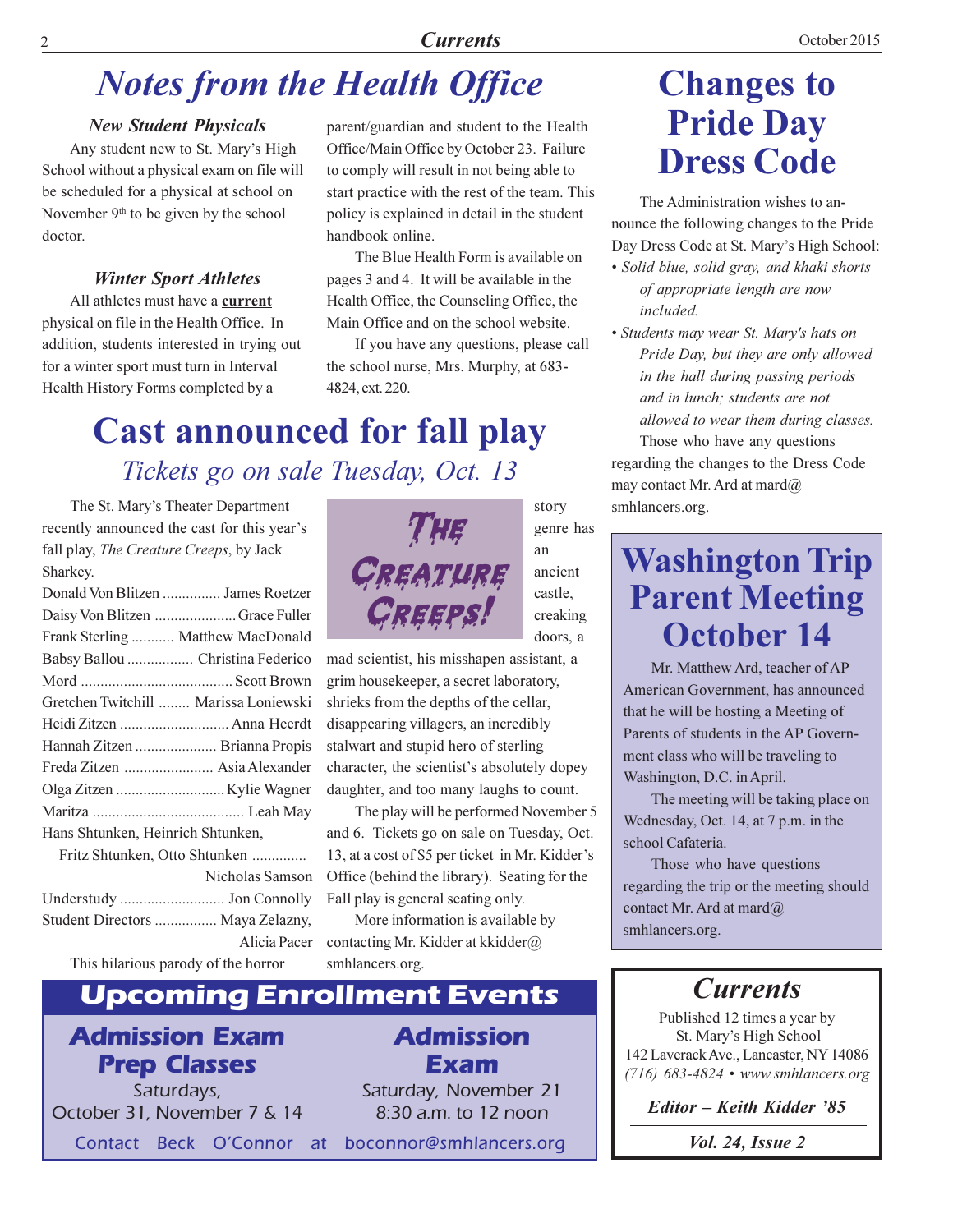## **INTERVAL HEALTH HISTORY FOR WINTER SPORTS PARTICIPATION**

PRIOR TO THE START OF TRYOUT SESSIONS OR PRACTICE AT THE BEGINNING OF EACH SEASON, A HEALTH HISTORY REVIEW FOR EACH ATHLETE MUST BE CONDUCTED.

ALSO, EVERY ATHLETE MUST HAVE A CURRENT PHYSICAL ON FILE IN THE HEALTH OFFICE. THIS PHYSICAL MUST HAVE BEEN PERFORMED ON OR AFTER NOVEMBER 1, 2014.

**STUDENT NAME** 

**SPORT** 

GRADE

### TO BE COMPLETED BY PARENT/GUARDIAN.

ANSWERING "YES" TO ANY OF THESE QUESTIONS DOES NOT MEAN AUTOMATIC DISQUALIFICATION FROM ATHLETIC ACTIVITY. HOWEVER, IT MAY REQUIRE A REVIEW AND APPROVAL OF THE FAMILY AND/OR SCHOOL PHYSICIAN BEFORE THE STUDENT IS ABLE TO PRACTICE/TRYOUT. THE ANSWERS TO THESE QUESTIONS WILL BE HELD IN THE HEALTH OFFICE AND MAY BE SHARED WITH PERSONNEL INVOLVED WITH THE ATHLETE.

### HISTORY SINCE LAST PHYSICAL/HEALTH APPRAISAL:

| ALLERGIES (BEE STING/MEDICATIONS/FOOD/LATEX, ETC.)                            | ⊔YES ⊔NO          |              |
|-------------------------------------------------------------------------------|-------------------|--------------|
| DOES THE STUDENT CARRY AN EPI-PEN <sup>®</sup> FOR A LIFE-THREATENING ALLERGY | <b>ΩYES ΩNO</b>   |              |
| ASTHMA                                                                        | <b>QYES QNO</b>   |              |
| DOES THE STUDENT CARRY AN INHALER                                             | <b>□ YES</b>      | <b>□ No</b>  |
| <b>CONCUSSION/HEAD INJURY/SEIZURES</b>                                        | <b>□ YES □ NO</b> |              |
| RECENT INJURY THAT REQUIRED MEDICAL ATTENTION OR PROTECTIVE EQUIPMENT         | <b>□ YES</b>      | □No          |
| RECENT ILLNESS LASTING LONGER THAN ONE WEEK (IE. MONO)                        | ם YES             | □No          |
| <b>CURRENTLY TAKING MEDICATIONS/UNDER DOCTOR CARE</b>                         | <b>□ YES</b>      | $\square$ No |
| <b>DIABETES/HYPOGLYCEMIA</b>                                                  | <b>□ YES</b>      | ⊡ No         |
| <b>HEART/BLOOD PRESSURE PROBLEMS</b>                                          | <b>□ YES</b>      | $\square$ No |
| <b>HEAT EXHAUSTION OR STROKE</b>                                              | ⊔YES ⊔NO          |              |
| <b>FAINTNESS/DIZZINESS/FATIGUE AFTER EXERCISE OR EXERTION</b>                 | <b>□ YES</b>      | □No          |
| <b>HEARING IMPAIRMENT</b>                                                     | ⊔YES □No          |              |
| <b>BLEEDING TENDENCY/ANEMIA</b>                                               | <b>□ YES □ NO</b> |              |
| <b>RECENT SURGERY OR HOSPITALIZATION</b>                                      | ⊔YES ⊔NO          |              |
| <b>KIDNEY/LIVER DISEASE</b>                                                   | <b>ΩYES ΩNO</b>   |              |
| <b>FAMILY HISTORY OF SUDDEN DEATH</b>                                         | ⊔YES □No          |              |
| <b>CONTACT LENSES</b>                                                         | <b>ΩYES ΩNO</b>   |              |
| IS THERE ANY MEDICAL CONDITION THAT MIGHT BE AGGRAVATED BY PLAYING SPORTS?    | □ YES             | □No          |
| ------------                                                                  |                   |              |

IF YOU ANSWERED "YES" TO ANY OF THE ABOVE QUESTIONS, PLEASE DESCRIBE THE CONDITION OR SITUATION THAT PROMPTED YOUR ANSWER.

I, THE UNDERSIGNED PARENT/GUARDIAN, CLEARLY UNDERSTAND THESE QUESTIONS ARE ASKED IN ORDER TO DECIDE IF MY CHILD CAN SAFELY PARTICIPATE IN THIS ATHLETIC SEASON. THE ANSWERS ARE CORRECT AS OF THIS DATE AND HE/SHE HAS MY PERMISSION TO PARTICIPATE IN ALL PRACTICE SESSIONS, GAMES, AND TRAVEL TO AND FROM THE ATHLETIC CONTESTS. I AGREE TO EMERGENCY MEDICAL TREATMENT AS DEEMED NECESSARY BY THE PHYSICIANS DESIGNED BY SCHOOL AUTHORITIES. CONDITIONS LISTED MAY BE SHARED WITH PERSONNEL INVOLVED WITH MY CHILD.\*\*\* ALSO UNDERSTAND THAT IF MY CHILD HAS ANY ILLNESS/INJURY AFTER COMPLETING THIS FORM, BUT PRIOR TO TRYOUTS, OR AT ANY TIME DURING THE SEASON, I WILL CONTACT THE HEALTH OFFICE.

PARENT/GUARDIAN SIGNATURE

DATE

\*\*\*PLEASE READ AND SIGN OTHER SIDE ALSO.\*\*\*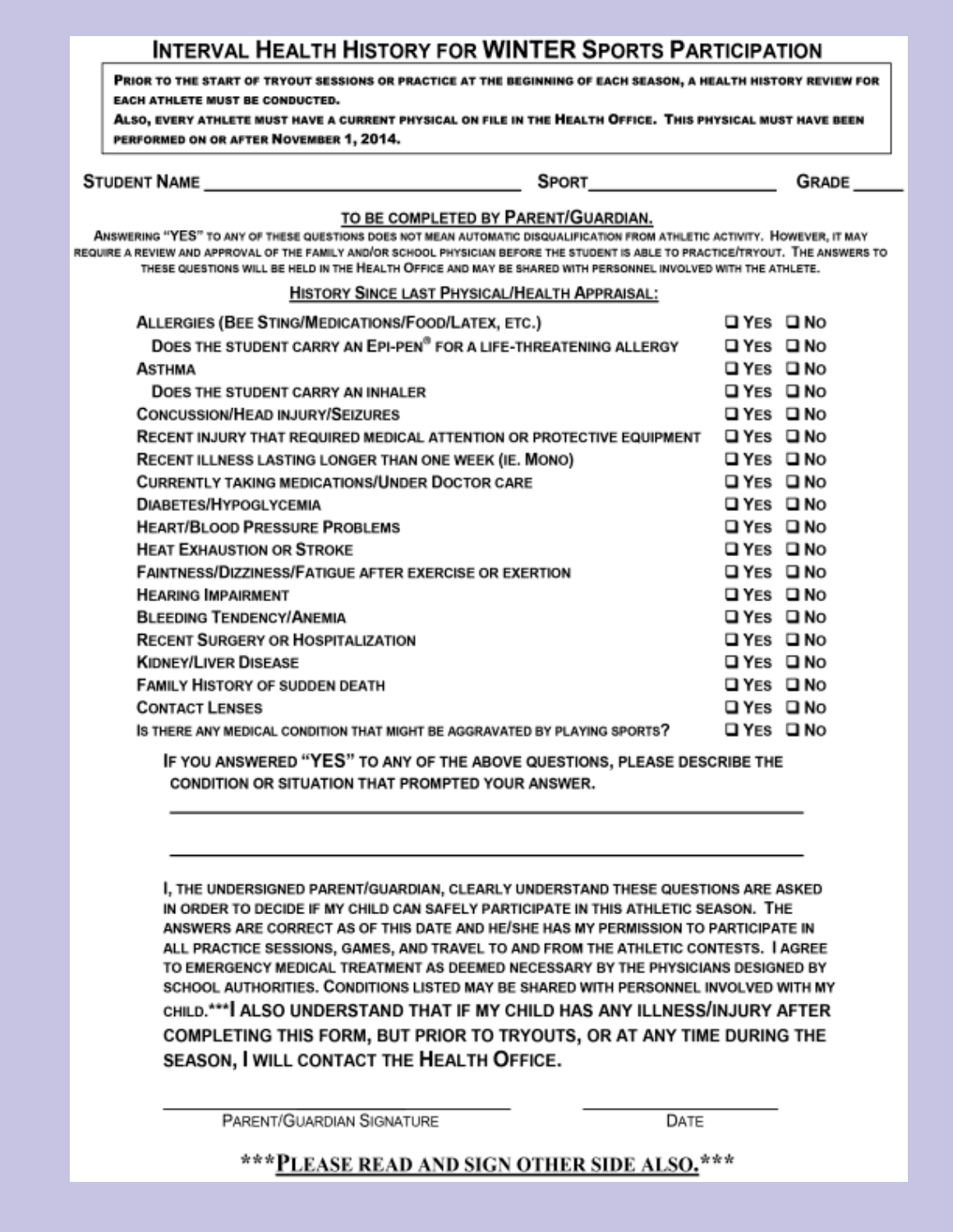IN CONSIDERATION OF ST. MARY'S HIGH SCHOOL (THE "SCHOOL") PERMITTING MY CHILD TO PARTICIPATE IN ATHLETIC ACTIVITIES DURING THE FALL SPORTS SEASON, I/WE HEREBY RELEASE THE SCHOOL, ITS EMPLOYEES, OFFICERS, DIRECTORS, AGENTS, REPRESENTATIVES, COACHES AND VOLUNTEERS FROM ALL CLAIMS AND CAUSES OF ACTION OF ANY NATURE (INCLUDING THOSE BASED ON NEGLIGENCE), ARISING FROM, OR IN ANY MANNER INCIDENT TO SUCH PARTICIPATION IN ATHLETIC ACTIVITIES SPONSORED BY THE SCHOOL. AND AGREE THAT I/WE WILL NOT INITIATE ANY LEGAL ACTION IN ANY FORUM AGAINST THE SCHOOL, ITS EMPLOYEES, OFFICERS, DIRECTORS, AGENTS, REPRESENTATIVES, COACHES AND VOLUNTEERS IN CONNECTION WITH SUCH PARTICIPATION IN SUCH ATHLETIC ACTIVITIES SPONSORED BY THE SCHOOL.

I/WE UNDERSTAND THAT BY OPERATION OF THIS DOCUMENT, I/WE AGREE TO ASSUME ANY AND ALL RISKS AND LIABILITIES WHICH ARISE DURING AND/OR ARE ASSOCIATED WITH MY CHILD'S PARTICIPATION IN ATHLETIC ACTIVITIES SPONSORED BY THE SCHOOL.

I/WE AUTHORIZE THE SCHOOL AND ITS EMPLOYEES, OFFICERS, DIRECTORS, AGENTS, REPRESENTATIVES, COACHES AND VOLUNTEERS TO PROVIDE OR AUTHORIZE PROVISION OF ANY MEDICAL TREATMENT FOR MY CHILD THAT APPEARS TO BE NEEDED AS A RESULT OF MY CHILD'S PARTICIPATION IN ATHLETIC ACTIVITIES SPONSORED BY THE SCHOOL, AND I/WE HEREBY RELEASE THE SCHOOL, ITS EMPLOYEES, OFFICERS, DIRECTORS, AGENTS, REPRESENTATIVES, COACHES AND VOLUNTEERS FROM ANY AND ALL LIABILITY (INCLUDING LIABILITY BASED ON NEGLIGENCE) RESULTING FROM THE PROVISION OR AUTHORIZATION OF SUCH MEDICAL TREATMENT.

THE UNDERSIGNED AGREES, ACKNOWLEDGES, AND UNDERSTANDS THAT I/WE SHALL INDEMNIFY AND HOLD HARMLESS THE SCHOOL, INCLUDING ALL AGENTS, EMPLOYEES, REPRESENTATIVES AND OFFICIALS OF THE SCHOOL, FROM AND AGAINST ANY AND ALL CLAIMS, LAWSUITS, DAMAGES, LOSSES AND EXPENSES, INCLUDING ATTORNEYS' FEES, ARISING OUT OF, OR RESULTING FROM, ANY OTHER INDIVIDUAL'S PERSONAL INJURY, BODILY INJURY OR DEATH DUE TO MY CHILD'S CONDUCT WHILE PARTICIPATING IN ANY SCHOOL SPONSORED ATHLETIC ACTIVITY, PROVIDED THAT ANY SUCH CLAIM, DAMAGE, LOSS, OR EXPENSE:

- А. IS ATTRIBUTABLE TO PERSONAL INJURY, BODILY INJURY, SICKNESS, DISEASE OR DEATH, OR TO INJURY TO, OR DESTRUCTION OF, TANGIBLE PROPERTY INCLUDING THE LOSS OF USE RESULTING THEREFROM: OR
- В. IS CAUSED IN WHOLE OR IN PART BY ANY NEGLIGENT ACT OR OMISSION OF MY CHILD OR ANYONE FOR WHOSE ACTS MY CHILD MAY BE LIABLE.

BY MY/OUR SIGNATURE(S) BELOW, I/WE ACKNOWLEDGE THAT I/WE HAVE READ, UNDERSTAND AND AGREE TO ALL OF THE TERMS OF THIS DOCUMENT.

PARENT/GUARDIAN SIGNATURE

PARENT/GUARDIAN SIGNATURE

I AGREE TO FOLLOW ALL OF THE SCHOOL'S RULES RELATING TO PARTICIPATION IN SCHOOL SPONSORED ATHLETICS OR ACTIVITIES AND UNDERSTAND THAT ANY VIOLATION OF THESE RULES MAY RESULT IN REMOVAL FROM SUCH ATHLETIC TEAM OR ACTIVITY.

**STUDENT SIGNATURE** 

DATE

\*\*\*PLEASE COMPLETE AND SIGN OTHER SIDE ALSO.\*\*\*

DATE

DATE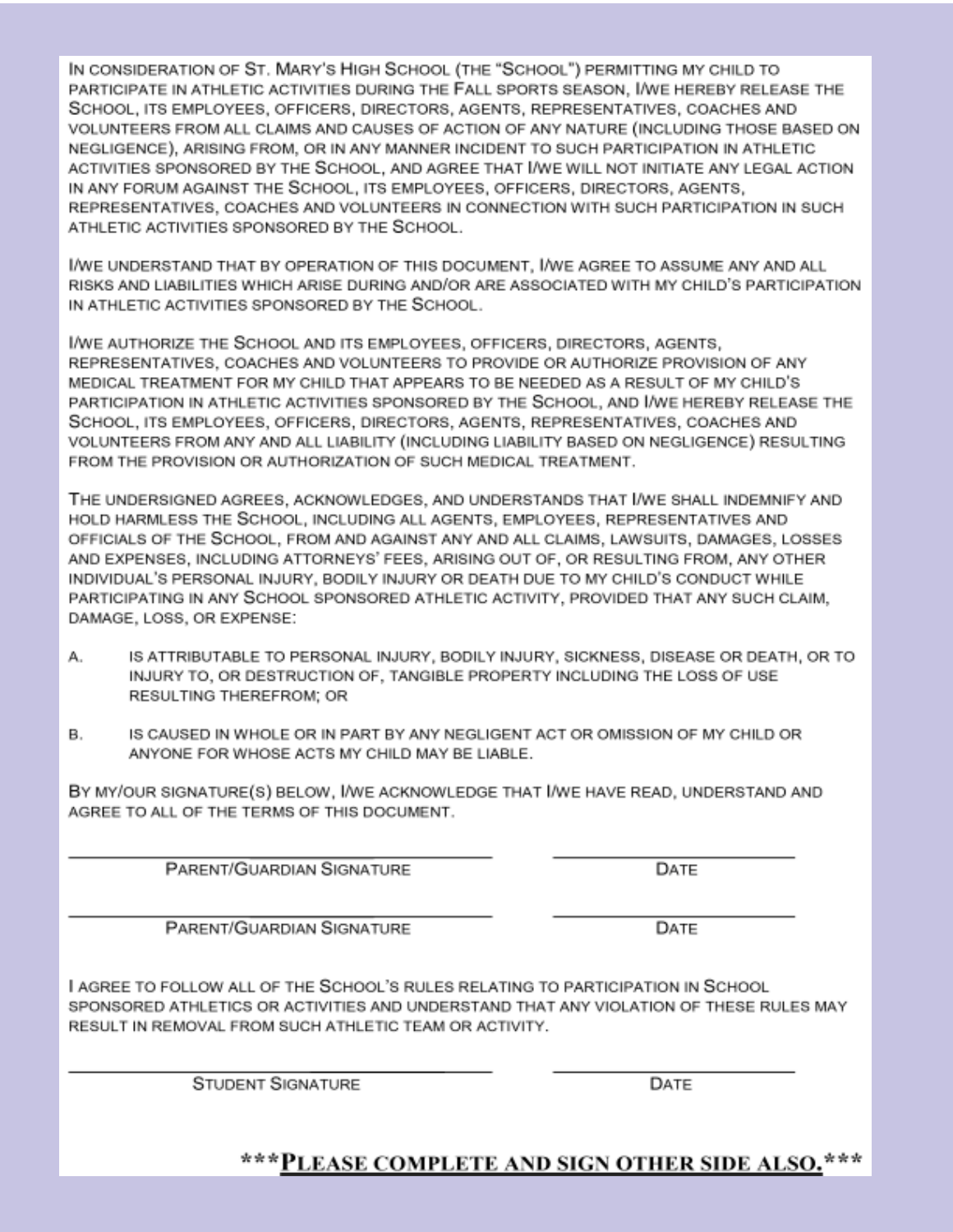



The Lancer Parent Partnership will hold Exeuctive Committee / Fashion Show Pre-Planning Meetings in the Library on Thursday, Oct. 22.

The Executive Committee Meeting, to begin at 5:30 p.m. and last for about 30 minutes, will be to look ahead to the school year and to begin planning for events in which the LPP is involved.

The Fashion Show meeting, to go from 6 to about 7 p.m., is designed to "get the ball rolling" in preparation for the Fashion Show, which will be taking place on Thursday, April 21, at Salvatore's Italian Gardens. The Fashion Show is the major fundraiser for the Parent Partnership. Money raised at this event helps to fund scholarships for graduating seniors, gifts

of appreciation to the faculty and staff, and other events which help build a bond between the school and the parents.

If you would like more information about the Fashion Show - or would like to be involved but are not able to attend the October 22 meeting – please contact Sandy Gibson at ekgib15@msn.com.



St Mary's Parents! Have you heard about our Scrip gift card program? It is an ongoing fundraiser for our school in which we purchase gift cards at face value while the retailers sell them to us at a discounted rate. The money made by St. Mary's High School is shared between the school and your tuition account. What an easy way to help the school and help save you a bit of money off tuition!

The Scrip order form can be found on the

school website. Orders need to be placed by 10 a.m. Monday mornings and are sent home with your student on Friday.

In the month of October, we will be placing orders for parents on October 5, 13, 19, 26, with the  $13<sup>th</sup>$  being a Tuesday due to the Columbus Day holiday.

If there are any questions regarding the program, please email Mary Rozler at  $mrozler@smhlancers.org.$ 

Thank you!

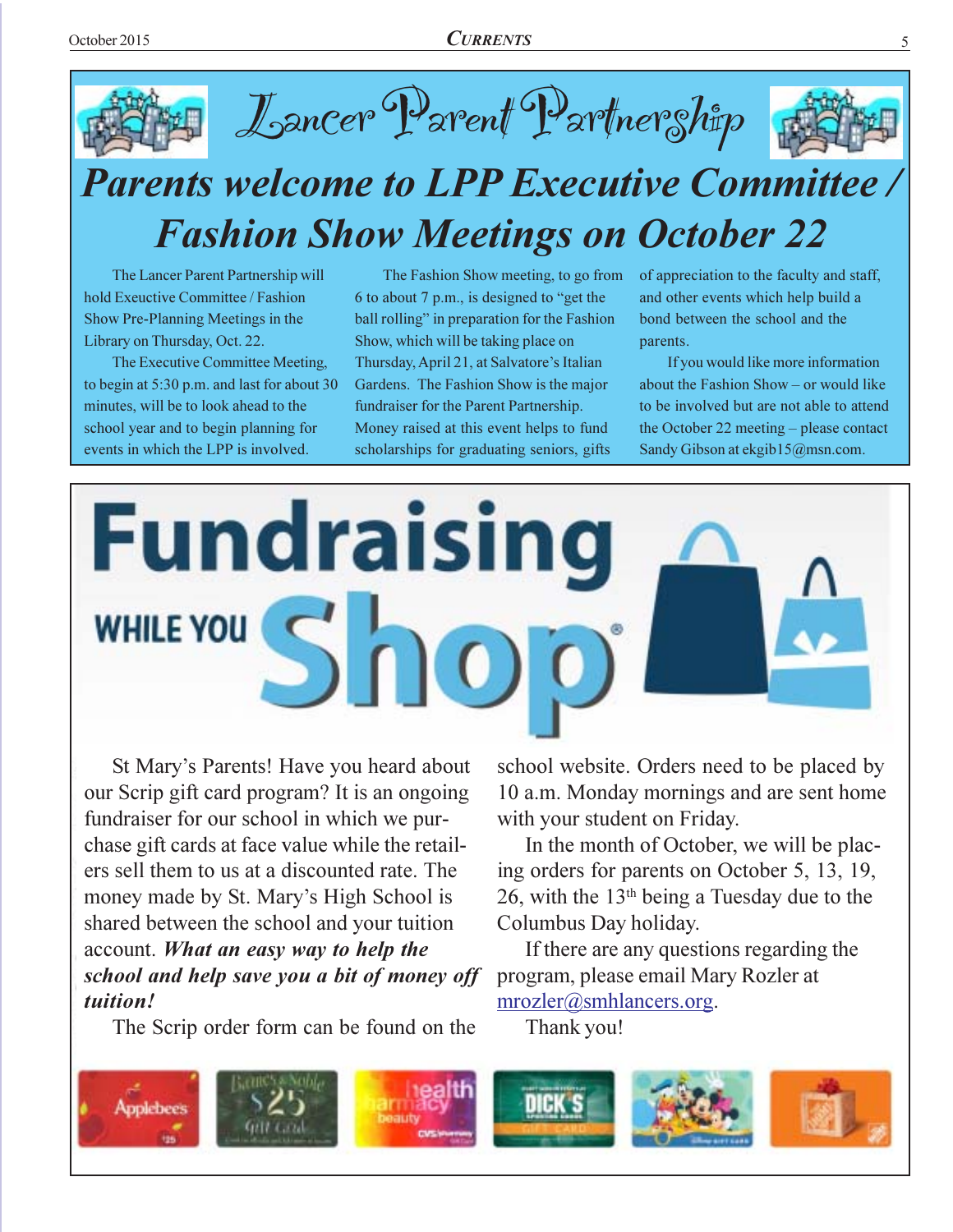# Keep your kids safe. Get their seasonal flu vaccines every year.<br>Seasonal Flu: A Guide for Parents

| Infants and young children are at a greater risk for getting seriously ill from the<br>flu. That's why the New York State Department of Health recommends that all<br>children 6 months and older get the seasonal flu vaccine.                                                                                                                                                                                                                                                                                                                                                                                                                                                                                                                                                                                                                                                    |
|------------------------------------------------------------------------------------------------------------------------------------------------------------------------------------------------------------------------------------------------------------------------------------------------------------------------------------------------------------------------------------------------------------------------------------------------------------------------------------------------------------------------------------------------------------------------------------------------------------------------------------------------------------------------------------------------------------------------------------------------------------------------------------------------------------------------------------------------------------------------------------|
| Most people with seasonal flu are sick for about a week, and then they feel better.<br>But, some people, especially young children, pregnant women, older people, and<br>people with chronic health problems can get very sick. Some can even die.<br>A flu vaccine is the best way to protect your child from seasonal flu. It is<br>recommended for everyone 6 months and older.                                                                                                                                                                                                                                                                                                                                                                                                                                                                                                 |
| The flu, or influenza, is an infection of the nose, throat, and lungs. The flu can<br>spread from person to person.                                                                                                                                                                                                                                                                                                                                                                                                                                                                                                                                                                                                                                                                                                                                                                |
| · Flu shots can be given to children 6 months and older.<br>* A nasal-spray vaccine can be given to healthy children 2 years and older.<br>* Children younger than 5 years who have experienced wheezing in the past<br>year - or any child with chronic health problems - should get the flu shot, not<br>the nasal-spray vaccine.<br>• Children younger than 9 years old who get a vaccine for the first time need<br>two doses.                                                                                                                                                                                                                                                                                                                                                                                                                                                 |
| · Get the seasonal flu vaccine for yourself.<br>* Encourage your child's close contacts to get seasonal flu vaccine, too. This is very<br>important if your child is younger than 5 or if he or she has a chronic health<br>problem such as asthma (breathing disease) or diabetes (high blood sugar levels).<br>Because children under 6 months can't be vaccinated, they rely on those around<br>them to get vaccinated.<br>. Wash your hands often and cover your coughs and sneezes. It's best to use a tissue<br>and quickly throw it away. If you don't have a tissue, cough or sneeze into your<br>upper sleeve, not your hands. This will prevent the spread of germs.<br>· Tell your children to:<br>* Stay away from people who are sick;<br>· Clean their hands often;<br>* Keep their hands away from their face, and<br>· Cover coughs and sneezes to protect others, |
| The flu comes on suddenly. Most people with the flu feel very tired and have a<br>high fever, headache, dry cough, sore throat, runny or stuffy nose, and sore muscles.<br>Some people, especially children, may also have stomach problems and diarrhea.<br>The cough can last two or more weeks.                                                                                                                                                                                                                                                                                                                                                                                                                                                                                                                                                                                 |
| People who have the flu usually cough, sneeze, and have a runny nose. The droplets<br>in a cough, sneeze or runny nose contain the flu virus. Other people can get the flu<br>by breathing in these droplets or by getting them in their nose or mouth.                                                                                                                                                                                                                                                                                                                                                                                                                                                                                                                                                                                                                            |
| Most healthy adults may be able to spread the flu from one day before getting sick<br>to up to 5 days after getting sick. This can be longer in children and in people who<br>don't fight disease as well (people with weaker immune systems).                                                                                                                                                                                                                                                                                                                                                                                                                                                                                                                                                                                                                                     |
| Wash your children's hands with soap and water. Wash them for as long as it takes<br>to sing the "Happy Birthday" song twice. If soap and water are not handy, use<br>wipes or gels with alcohol in them unless they are visibly soiled. The gels should be<br>rubbed into hands until the hands are dry.                                                                                                                                                                                                                                                                                                                                                                                                                                                                                                                                                                          |
| Make sure your child gets plenty of rest and drinks lots of fluids. Talk with your<br>child's doctor before giving your child over-the-counter medicine. If your children<br>or teenagers may have the flu, never give them aspirin or medicine that has aspirin<br>in it. It could cause serious problems.                                                                                                                                                                                                                                                                                                                                                                                                                                                                                                                                                                        |
| No. If your child has the flu, he or she should stay home to rest. This helps avoid<br>giving the flu to other children.                                                                                                                                                                                                                                                                                                                                                                                                                                                                                                                                                                                                                                                                                                                                                           |
| Children with the flu should be isolated in the home, away from other people.<br>They should also stay home until they are symptom-free for 24 hours (that is, until                                                                                                                                                                                                                                                                                                                                                                                                                                                                                                                                                                                                                                                                                                               |
|                                                                                                                                                                                                                                                                                                                                                                                                                                                                                                                                                                                                                                                                                                                                                                                                                                                                                    |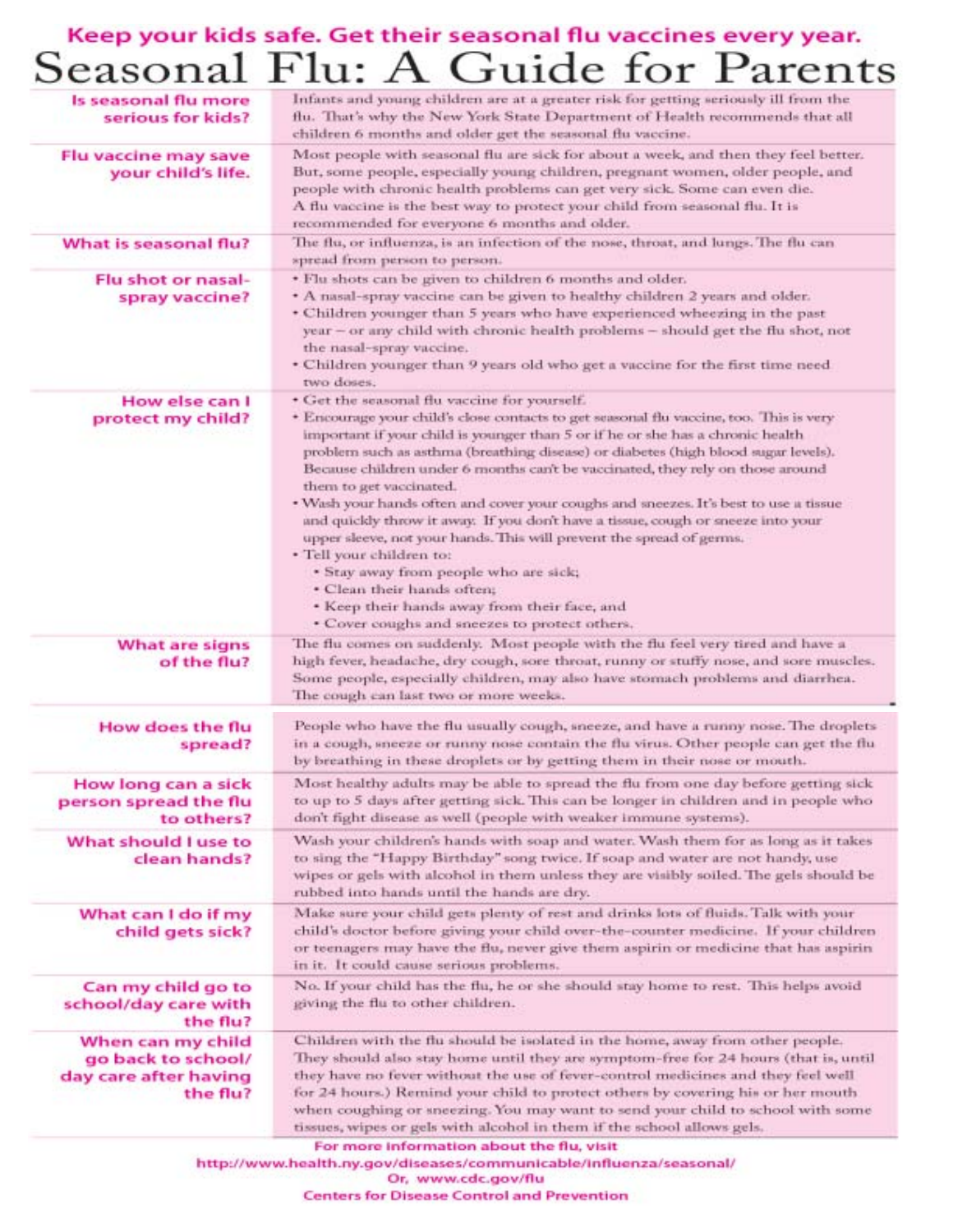### October 2015

### **St. Mary's High School**

# Counseling Corner

Sarah Neudeck (sneudeck@smhlancers.org)  $\cdot$  683-2349  $\cdot$  Jamie Whitwood (jwhitwood@smhlancers.org)

## **Demonstrate** responsible decision making

Your teen will have to make all kinds of decisions over the course of her high school career, from selecting classes to facing difficult peer pressure. Help her learn to make decisions that will enable her to succeed both academically and socially.

If your teen comes to you with a problem, walk through these steps:

- Ask her to describe the situation she is facing. Ask questions that cannot be answered with just yes or no.
- Discuss possible choices. Help your teen see different alternatives. Make a pro-con list and evaluate the benefits and disadvantages of every choice. Talk through how different consequences could affect your teen's goals.
- Allow your teen to make a decision and carry it out. Later, ask her what she learned from making that choice. Ask if she would make the same or a different – decision if faced with a similar problem in the future. Remember: While it may sometimes

seem like your teen is challenging your values and beliefs, she still needs your support and guidance to make important decisions about her future. Teens often rebel as a way to assert their independence. But with your support and unconditional love, she will develop the judgment that will guide her to make responsible decisions.

Reprinted with permission from the October 2015 issue of Parents Still make the difference!® (High School Edition) newsletter. Copyright © 2015 The Parent Institute®, a division of NIS, Inc. Source: American Medical Association, "Helping Your Teen Make Responsible Choices," Palo Alto Medical Foundation, niswc.com/responsible choice.

## **October 14 – Standardized Testing & College Visitation Day**

Wednesday, Oct. 14, is the Underclassmen Testing Day at St. Mary's High School.

On that day, freshmen and sophomores will be sitting for a PSAT test. These tests will follow the guidelines of the newly revised SAT test, which will be available next spring.

Juniors will take the regular PSAT, which will be used to determine the

National Merit Scholarship recipients. All students must be in regular dress code that day.

Teachers and counselors will be working with students prior to the test so they are prepared for the day. Dismissal will be at 12 noon.

Seniors DO NOT have to report to school that day and are encouraged to use the day to visit any college(s) that they might be interested in attending.

## **Counselors can help with** college-selection process

Maybe your teen has his heart set on attending a certain college. Perhaps he has no idea of where he wants to go - or whether he could get in.

As high school students move through the process of applying for college, their guidance counselors become key allies.

Your teen's counselor is available to • Staying on top of paperwork. From help with:

• Selecting schools. Even if he wants to go to a particular college, it's a good idea for your teen to apply to more than one school. The school counselor can work with him to select schools that would be a good fit.

- · Writing a recommendation. Many colleges ask school counselors to write a description of the student. Your teen can make the counselor's job easier by preparing a short résumé which includes his accomplishments in and out of school.
- applications to student aid, there's a lot to keep track of. Most teens need parents and counselors to support them in this task!

Reprinted with permission from the October 2015 issue of Parents Still make the difference!® (High School Edition) newsletter. Copyright © 2015 The Parent Institute®, a division of NIS, Inc.

## **Busy schedule can affect grades**

Your teen is taking challenging classes, has a new part-time job and just made the varsity team. He's also worried about getting into college, so he tries to fit in regular volunteer work as well.

Add these commitments together and you can end up with an

overscheduled teen. Many of today's teens rush from one activity to another. And experts say all that frantic activity can lead to health problems.

The American Academy of Pediatrics warns about the pressures on (Continued on page 11)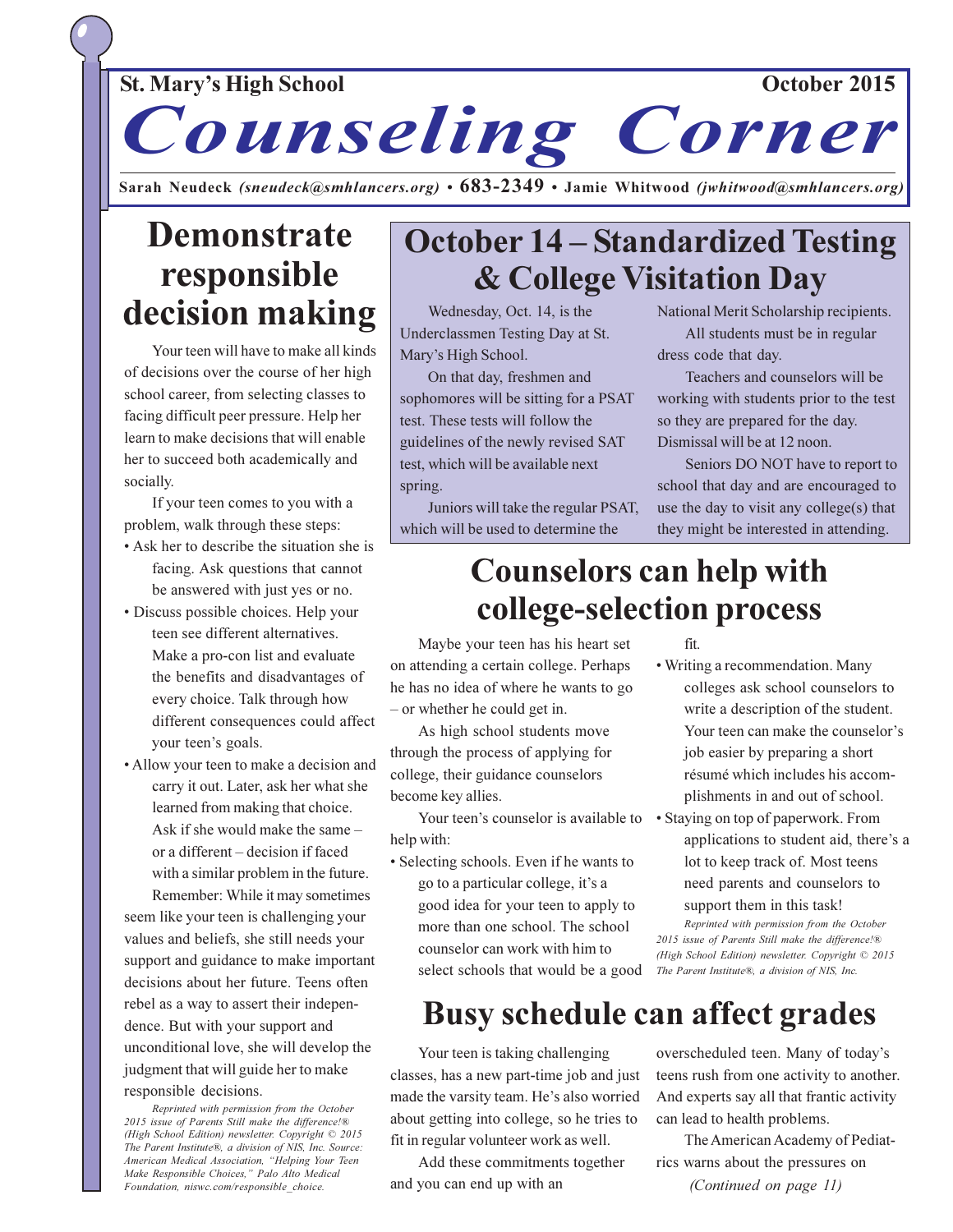8 Currents nts Oc

# *Homecoming 2015 ....*



Grace Fuller, Alex Hokaj, and Anna Heerdt bring up a symbol of Theater during the Opening Prayer Service.



Nino Marino, with some help, during the Powder Puff Halftime Show.



Eric Brown really gets into the Sophomore song.



Touchdown, Grace Fuller!



Touchdown, Madi Wnuk!



Is that a TD for Erin DiPirro? Did Andrea Seeloff get her flag? Joe Stoj and Brad Berchou will be the first to know.



The players and coaches in this year's Powder Puff Football Game.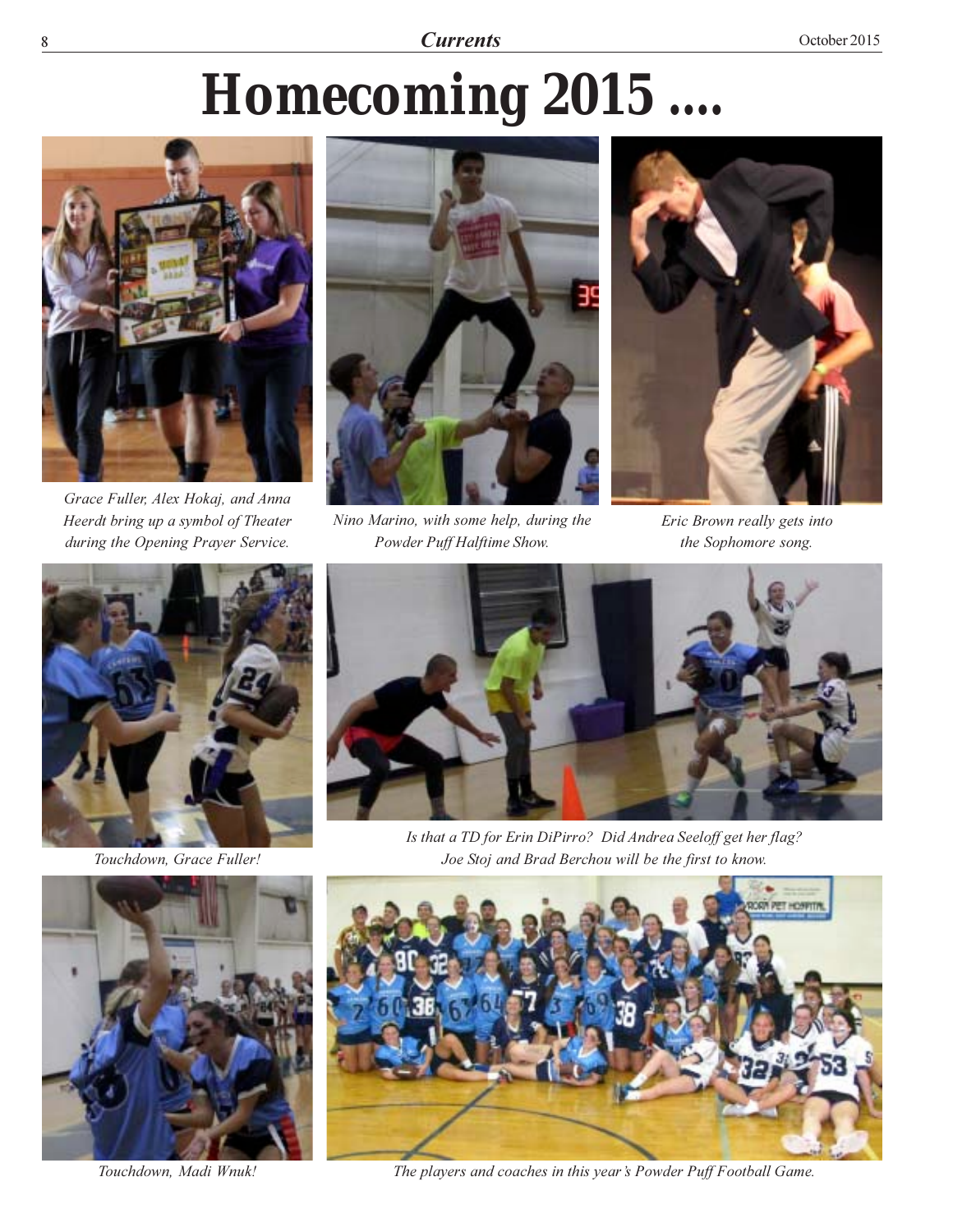# There's No Place Like HOMEComing!



Daquan Hunt and Erin Hufford represented the Junior Class in the Lip Sync Contest.



Seniors Jordan MacKinnon and Mitch DiPirro dressed alike on Twin Day.



Emma Winiarski, Allison Rusinski, and Helen Gibson dressed as their favorite Oz characters.



Seniors point the way to Homecoming fun.



Mr. Mauro, Ms. Ruhland, Mr. Hall, Ms. Hillery, and Mr. Kaminski in the lip sync contest.

# **This year's Homecoming Court**



Freshmen Ramel Robinson Arianna Palmer



Sophomores Dan Hatfield and Annaliese Hirsch



Juniors Savannah Meyers and Joe Barbario



Seniors Brad Berchou and Allison Rusinski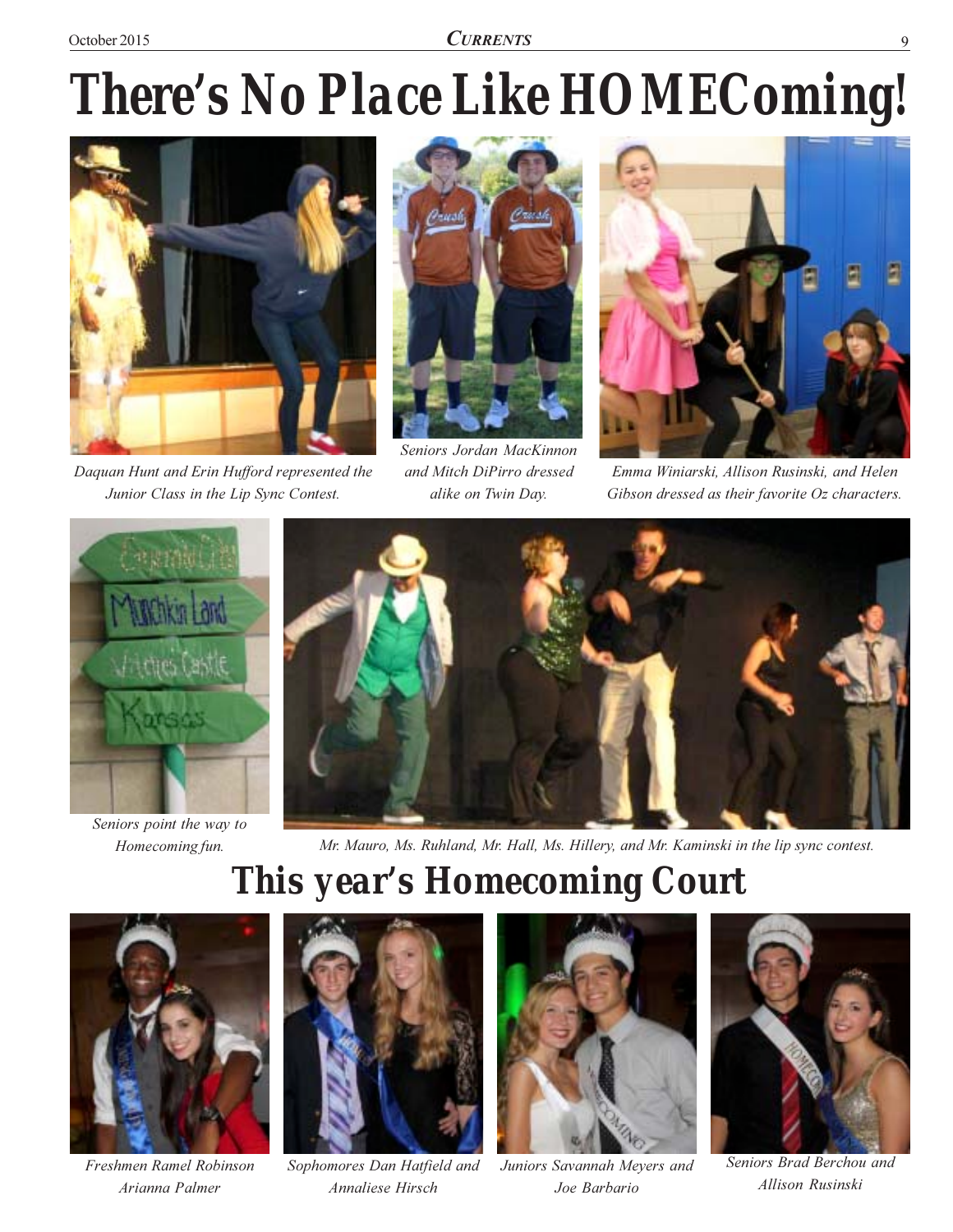## St. Mary's to hold food drive

Religion teachers Mrs. Cindy Powers and Mrs. Diana Battaglia are leading a Food Drive, to take place at St. Mary's the week of October 19 to 23.

Students are encouraged to bring in non-perishable food and donations that week, with all contributions to benefit the Lancaster Food Pantry.

At the end of the week, Mrs. Powers and Mrs. Battaglia will lead a group of

students over to the Food Pantry to deliver the food and to help organize the donation at the Pantry. This trip will count as a service project for students who participate.

More information regarding this Food Drive is available by contacting Mrs. Powers at cpowers@smhlancers.org or Mrs. Battaglia at  $d$ battaglia@smhlancers.org.

## **Streaming the Pope**



With Pope Francis in the United States, Religion Class at St. Mary's followed his travels and listened to his words by streaming the Catholic News Service's live feed during class time.

## **Opening Blessing**



Rev. Leon Biernat, pastor of St. Gregory the Great Parish and member of the St. Mary's Board of Trustees, blesses the freshmen on their first day of school.

## **NHS** sponsoring **Veterans Day hreakfast**

The members of the Marian Chapter of the National Honor Society will be sponsoring a Pancake Breakfast on Veterans Day, Wednesday, Nov. 11. In honor of the day, there will be a special promotion available to veterans and their families.

Proceeds from the breakfast will be used by the chapter for a service project coming later in the school year.

Look in the November Currents for more information regarding the Breakfast.



Last week, fall arrived and brought with it a rainbow of changing colors and perhaps a return to the more hectic and routine school life. It may have also fostered Church attendance on a more regular basis.

During October, the Catholic Church dedicates and celebrates the example of Mary. She is honored and venerated as a model of faith, an example of commitment, and a person of intercession. This respect and reverence is often misunderstood by many other Christian traditions.

When we pray as the "communion of saints," we ask the saints "in heaven," the saints "to be" in purgatory, and the saints "in the making" on earth to join us in intercessory prayer. So to with Mary. When we pray the "Hail Mary" or the "Memorare," we are asking Mary and other saints to join us in prayers of adoration, contrition, thanksgiving, and supplication. Our prayers are with the saints, on all levels. The confusion among the other Christian traditions is that we pray only to the saints and not to God as Creator,

Redeemer, and Sanctifier. The essence of the Benedictines is "Orare et Laborare," to pray and to work.

Benedicat vos omnnipotens Deus. twf+

A special invitation to the St. Mary's family - Please join us on the first and third Thursdays of the month for Liturgy at 7:30 a.m. This month, the Liturgies will be taking place on October 1 (for male athletes and parents) and 15 (for female athletes and parents).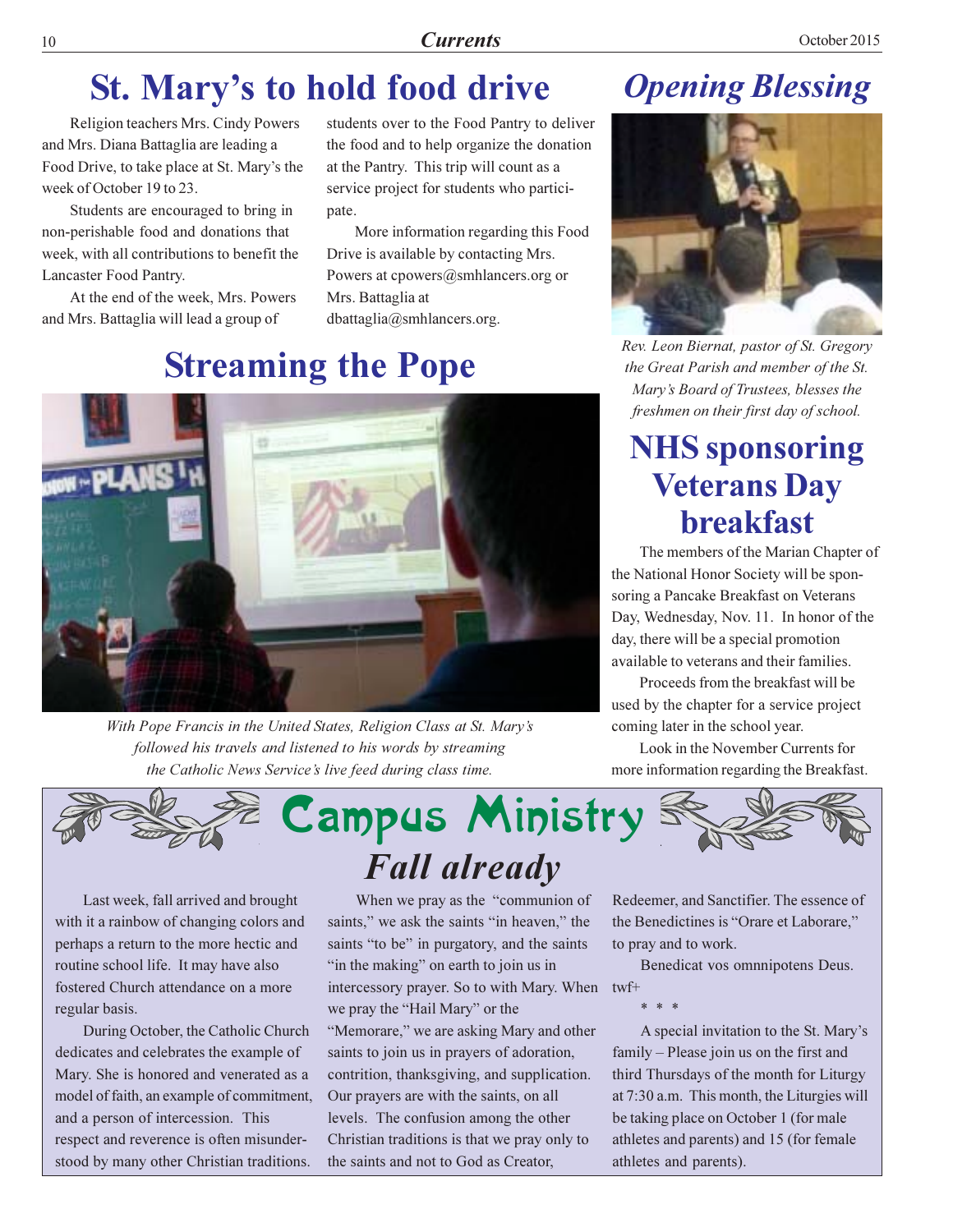# **Athletic Department holding Daily Number Fundraiser**

The Athletic Department of St. Mary's High School will be holding a November 2015 Daily Drawing Fundraiser to raise funds in support of the school's athletes and the athletic programs.

Tickets will be sold throughout the month of October. They are only \$5 each, with a maximum of 1,000 tickets to be sold.

In addition, top ticket sellers will receive special prizes.

For tickets or more information, contact your favorite athlete, Theresa Kruse at 574-2202, Marion Sobczynski at 445-6490, or Mr. Steven Grieco, Athletic Director, at (716) 683-4824, ext. 235 or sgrieco@smhlancers.org.

pm unless noted.

Home games played

at Westwood Park.

Niagara Catholic

vs. Maryvale

Pembroke

Immaculata

 $3:45pm.$ 

Oaks

Mount St. Mary's

Catholics @ River

Heart

# - Fall Sport Schedules -

#### **Varsity Football**

- All games begin at 1 p.m. unless noted. Sat, Oct. 3, 2pm @ Oil
- City (Pa.) Sat, Oct. 10, @ St.
- Francis Sat, Oct. 17, 2pm @
- Gilmour Academy Sat, Oct. 24 - Section Game (opponent
- TBA) Sat, Oct. 31, 2pm @  $O'$ Hara
- Sat Nov  $7 -$  Ouarterfinals (at higher seed)
- Sat, Nov.  $14 -$  Semifinals (Ralph Wilson Stadium)
- Sat, Nov.  $21 \text{Champ}$ ionship (Ralph Wilson Stadium)
- Sat, Nov.  $28 State$ Catholic Championship

#### $C<sub>rew</sub>$

- Sat, Oct.  $3 -$  Head of the Genesee @ Rochester Rowing Club
- Sun, Oct.  $11$  Head of the Niagara and Wright Regatta @ West Side Rowing Club
- Sat, Oct. 31 Hogan Fries Regatta (novice only) @ West Side Rowing Club)
- Oct.  $31-Nov. 1 Head$ of the Fish  $(a)$ Saratoga Rowing Association
- Additional regattas and challenges will take place in the winter and the spring.

All JV matches start at 4:30 pm, Varsity matches start at 6 pm unless noted Oct. 2 &  $3$  – Nike Tournament of Champions (Phoenix) Tues, Oct. 6, @ Mount St. Mary's Thurs, Oct. 8,  $@$ Mount Mercy Oct. 10 &  $11 -$  Garden State Tournament (New Jersey) Tues, Oct. 13, vs. Sacred Heart Fri, Oct. 16, vs. Rochester Mercy Mon, Oct. 19, @ Nardin Wed, Oct. 21, vs. Eden Fri, Oct. 23, @ Williamsville East Tues, Oct. 27, vs. Immacualata (Senior Game) Mon, Nov.  $2-$ Quarterfinals Wed, Nov.  $4-$ Semifinals Fri. Nov.  $6$  – Finals Sat, Nov. 14 - State Championship Tournament (Long Island)

**Girls' Volleyball** 

#### **Boys' Soccer**

All games start at 4:30 pm unless noted. Home games played at Westwood Park. Thurs, Oct. 1, @ Nichols Fri, Oct. 2, vs. Gow Mon, Oct. 5, 4:15pm @ Park Wed, Oct. 7, vs. Timon Fri, Oct. 9, vs. O'Hara Tues, Oct. 13, vs. Nichols Fri, Oct. 23,  $3pm -$ Semifinals Sat, Oct. 31 - Finals

**Boys'Volleyball Girls' Soccer** All matches start at 5 All games start at 4:30  $nm$ Fri, Oct. 2, 5:30pm @ Lyndonville/ Medina Thur, Oct. 1, @ Sacred Sat, Oct.  $3 -$  Williams-Sat, Oct. 3, 11am @ ville South Tourna $m$ ent Tues, Oct. 6, vs. O'Hara Mon, Oct. 5, 4:45pm. Thurs, Oct. 8, vs. St. Tues, Oct. 6, @ Park Joe's Thurs, Oct. 8, vs. Sat, Oct. 10 - Lockport Tournament Wed, Oct. 14, @ St. Tues, Oct. 13, @ Francis Thurs, Oct. 15, vs. Tues, Oct. 20, @ Canisius Thurs, Oct. 22, vs. St. Golf Francis All matches begin at Tues, Oct. 27 @ Will North Thurs, Oct. 1, vs. Park Tues, Nov. 3 - Quarter-Tues, Oct. 6, vs. Timon finals (higher seed) Wed, Oct. 7, @ St. Joe's Thurs, Nov.  $5 -$  Semifi-Fri, Oct. 9, @ Park nals  $(\#1 \text{ seed})$ Mon, Oct.  $12 - All-$ Tues. Nov.  $10 -$  Finals  $(TBA)$ 

## **Senior Day**



Senior Kayson Hill and his mother Letitia Almond were honored prior to the Lancers' game against St. Joe's.

## **Meeting for Winter Athletes & Families**

Mr. Steven Grieco, St. Mary's Athletic Director, will be hosting a Mandatory Meeting for Winter athletes and their families on Monday, Oct. 26, at 6 p.m. All new and returning players and their parents must attend this meeting.

The purpose of this meeting is to make all winter athletes aware of school policy regarding athletics. He will review important dates for the sports season and explain rules and regulations for athletes, especially in regards to physicals and injuries.

Several of the winter sport coaches will also be on hand to answer any questions regarding specific sports.

More information regarding this meeting is available by contacting Mr. Grieco at 683-4824, ext. 235 or at sgrieco@smhlancers.org.

## **Busy schedule**

(Continued from page 7)

overscheduled teens. A schedule that's chock-full can lead to headaches, irritability and exhaustion - all of which can affect your teen's school performance.

You want your teen to be free to make his own choices. But you also need to provide a reality check. Help him think about which activities are most important. He should focus on those, even if it means dropping some others. You can help him decide what changes he needs to make.

You may also notice that he's wasting time. If he's texting and spending hours making Vine videos, you may want to impose a "digital curfew." That action alone could give him more time for sleep, studies and the activities he cares about.

Reprinted with permission from the October 2015 issue of Parents Still make the difference!® (High School Edition) newsletter. Copyright © 2015 The Parent Institute®, a division of NIS, Inc. Source: S.G. Boodman, "Too-Busy Teens Feel Health Toll," The Washington Post, niswc.com/too busy.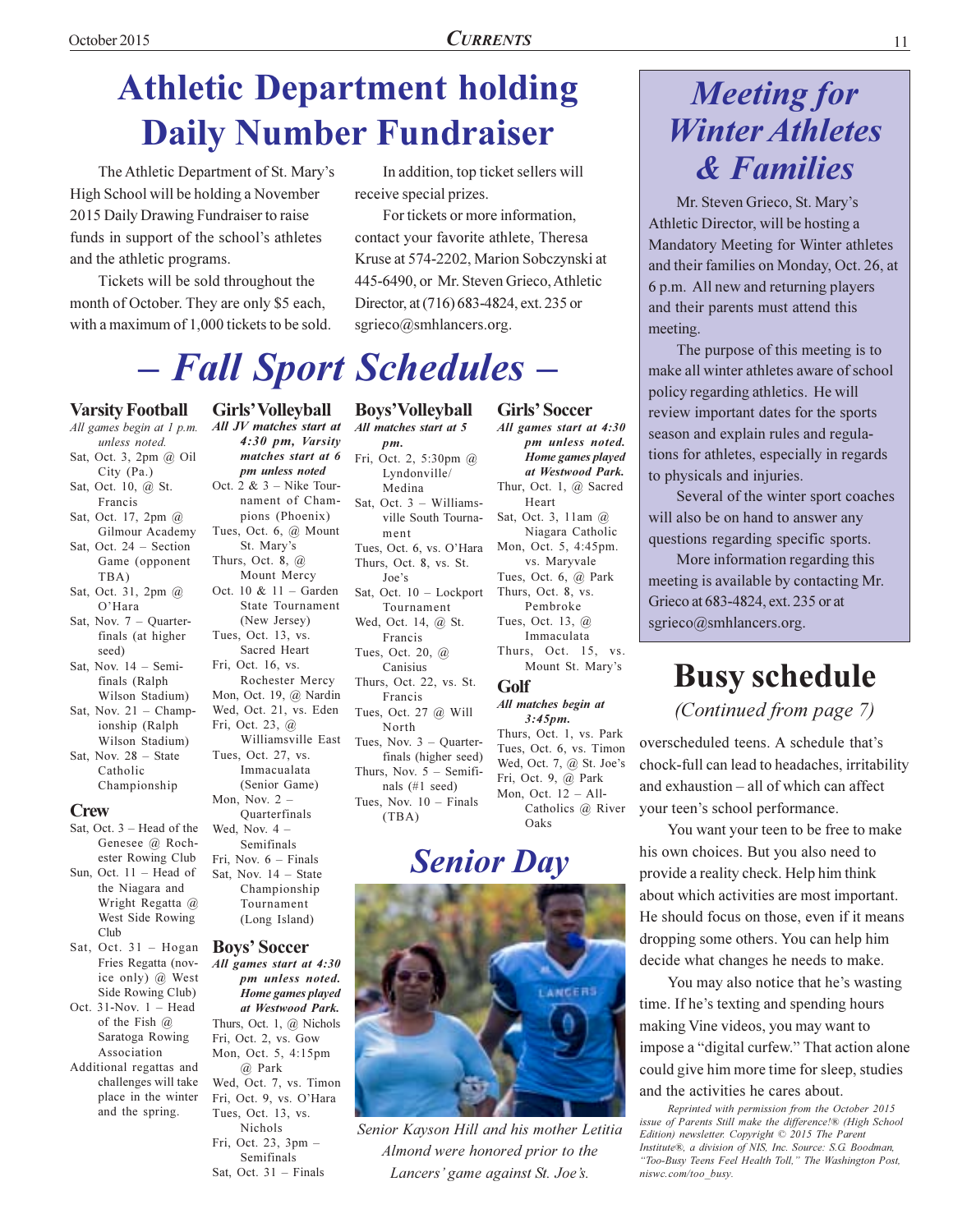

| <b>Monday</b>                                                                    | Tuesday                                                                                                                          | Wednesdav                                                                                                        | <b>Thursday</b>                                                                                                                  | Friday                                                                                                                              |  |
|----------------------------------------------------------------------------------|----------------------------------------------------------------------------------------------------------------------------------|------------------------------------------------------------------------------------------------------------------|----------------------------------------------------------------------------------------------------------------------------------|-------------------------------------------------------------------------------------------------------------------------------------|--|
|                                                                                  |                                                                                                                                  |                                                                                                                  | *Pasta Bolognese<br>(wg, v)<br>*Pasta Marinara<br>(wg, v)<br>Garlic Breadstick (v)<br>Roasted Broccoli (v)                       | $\mathcal{Z}$<br>*BBO Pork<br>Flatbread $(wg)$<br>Baked Beans (v)<br>Dilled Coleslaw (v)                                            |  |
| 5<br>Spicy Chicken Fingers<br>Cheesy Macaroni (v)<br>Carrots Sticks & Dip<br>(v) | 6<br>Beef or *Chicken<br>Tacos Made to Order<br>Brown Rice & Bean<br>Bowl $(wg, v)$<br>Salsa w/ Tortilla<br>Chips $(wg, v)$      | Garlic Mushroom<br>Chicken<br>Vegetable Lo Mein<br>(v)<br>Steamed Rice (v)                                       | *Greek Chicken Salad<br>Pita chips w/ hummus<br>(wg, v)<br>Lemon Cauliflower<br>(v)                                              | 9<br>*Blacked Tilapia<br>Po Boy Flatbread<br>(wg)<br>w/ Remoulade Sauce<br>(v)<br>Cajun Fries (v)<br>Vegetable Medley(v)            |  |
| 12<br>No School<br>Columbus Day                                                  | 13<br>Chicken Quesadilla w/<br>Black Bean Salsa $(v)$<br>Cheese Quesadilla $(v)$<br>Fiesta Rice (v)<br>Roasted Vegetables<br>(v) | 14<br><b>No Lunches</b><br><b>Early Dismissal</b>                                                                | 15<br>Bacon Cheeseburger<br>on Roll $(wg)$<br>Steak Fries (v)<br>Fruit Cup $(v)$                                                 | 16<br>*Chicken Souvlaki<br>Flatbread $(wg)$<br>Tzatziki Sauce $(v)$<br>Hummus w/ Veggies<br>(v)<br>Marinated Vegetable<br>Salad (v) |  |
| 19<br>Sahlens Hot Dog<br>on Bun $(wg)$<br>Tater Tots (v)<br>Baked Beans (v)      | <b>20</b><br>*Taco Salad with<br>Cilantro Lime<br>Dressing<br>Black Beans (v)<br>Tortilla Chips w/<br>Salsa $(wg, v)$            | 21<br>Spaghetti $(wg)$<br>w/ Meatballs<br>*Marinara Sauce $(v)$<br>Breadstick (v)<br>Marinated Vegetables<br>(v) | 22<br>*Carved Roast<br>Turkey Breast w/<br>Gravy<br>Mashed Potatoes (v)<br>Roasted Brussel<br>$Sprouts$ $(v)$                    | 23<br>Flatbread Pizza $(wg)$<br>Mediterranean<br>Vegetable $(wg, v)$<br>Pasta Olio (wg, v)<br>Garden Salad (v)                      |  |
| 26<br>*Chicken Parmesan<br>Penne Pasta (wg, v)<br>Roasted Vegetables<br>(v)      | 27<br>Nacho Grande w/ Beef<br>Choice of Toppings<br>Refried Beans (v)<br>Southwest Vegetables<br>(v)                             | 28<br>*Chicken Finger Sub<br>(wg)<br>Veggies & Hummus<br>(v)<br>Potato Chips (v)                                 | 29<br>*Build Your Own<br>Baked Potato Bar<br><b>Beef Chili</b><br>Vegetable Chili (v)<br>Cheesy Broccoli (v)<br>Garden Salad (v) | 30<br>*Chicken Banh Mi<br>Flatbread $(wg)$<br>Noodle Salad (v)<br>Mandarin Oranges<br>(v)                                           |  |

| Fresh Baked Cookie  \$.55 |              |
|---------------------------|--------------|
|                           | 2 for \$1.00 |
|                           |              |
| Bag of Chips \$1.25       |              |
|                           |              |

#### Symbols:

 $(v)$  = vegetarian

 $(wg)$  = whole grain = Better Choice Healthy Entrees (choosemyplate.gov)

Prepayment: Go to

myschoolbucks.com, create an account, and make payment. Students can also prepay in the lunch line with cash or check (made payable to **Personal Touch Food** Service, with the student ID number on it).

Please note – **Prepayment of lunches** is coming very soon. **Look** for the **SchoolMessenger** message with instructions and details.

 $-Lumch$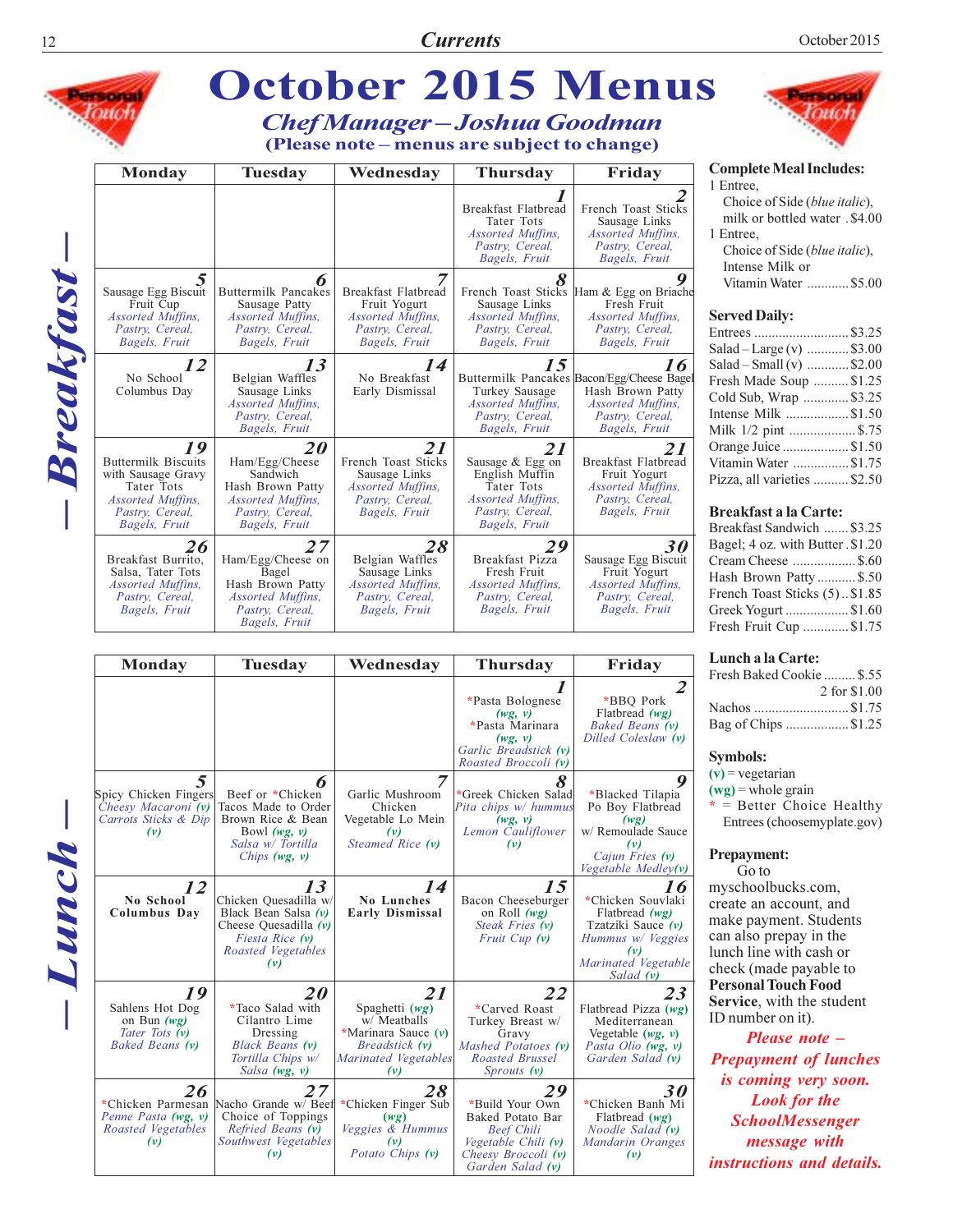**CURRENTS** 

# October 2015 Calendar

| <b>Sunday</b>                                                                                                                                   | <b>Monday</b>                                                                                                                                       | <b>Tuesday</b>                                                                                                                                                                                    | Wednesday                                                                                                                                                                                        | <b>Thursday</b>                                                                                                                                                   | Friday                                                                                                                                                                                                                                                                                                       | <b>Saturday</b>                                                                                                                                                                                                                                                                           |
|-------------------------------------------------------------------------------------------------------------------------------------------------|-----------------------------------------------------------------------------------------------------------------------------------------------------|---------------------------------------------------------------------------------------------------------------------------------------------------------------------------------------------------|--------------------------------------------------------------------------------------------------------------------------------------------------------------------------------------------------|-------------------------------------------------------------------------------------------------------------------------------------------------------------------|--------------------------------------------------------------------------------------------------------------------------------------------------------------------------------------------------------------------------------------------------------------------------------------------------------------|-------------------------------------------------------------------------------------------------------------------------------------------------------------------------------------------------------------------------------------------------------------------------------------------|
| 27<br>Open House for<br>Prospective<br>Students 11am-<br>3pm                                                                                    | $28 - D$ Day<br>Student Senate<br>2:30 <sub>pm</sub><br>Golf vs. Canisius /<br>O'Hara 3:45pm<br>GVB @ Sacred Heart<br>4:30, 6pm<br>BSoc @ Depew 7pm | $29$ - E Day<br>Golf vs. Gow 3:45pm GVB @ Immaculata<br>GSoc vs. Niagara<br>Catholic 4:15pm                                                                                                       | $30$ - F Day<br>4:30, 6pm<br>GSoc @ O'Hara<br>4:15pm<br>BSoc @ Niagara<br>Catholic 4:30pm<br>BVB (a) St. Joe's 5pm GSoc vs. Sacred                                                               | $1 - A$ Day<br>Morning Mass<br>7:30am<br>NHS Tutoring<br>2:30 <sub>pm</sub><br>Golf vs. Park $3:45$ pm<br>Heart 4:30pm<br>BSoc (a) Nichols<br>4:30pm              | $2 - B$ Day<br>Special Schedule<br>(Emergency Drill)<br><b>Early Dismissal</b><br>$2p$ m<br>Environmental Club<br>Field Trip to<br>Eternal Flame<br>BSoc vs. Gow<br>4:30pm<br>BVB @ Lyndonville/<br>Medina 5:30pm<br>GVB @ Nike<br>Tournmanet of<br>Champions<br><i>(Phoenix)</i><br>2pm<br><b>Dismissal</b> | $\overline{\mathbf{3}}$<br><b>SAT Testing Day</b><br>GVB @ Nike<br>Tournmanet of<br>Champions<br>(Phoenix)<br>BVB @ Williamsville<br>South Tournament<br>8am<br>Crew @ Head of the<br>Genesee (Roches-<br>ter)<br>GSoc @ Niagara<br>Catholic 11am<br>Football (a) Oil City<br>$(Pa.)$ 2pm |
| $\overline{\boldsymbol{4}}$                                                                                                                     | $5 - C$ Day<br>Student Senate<br>2:30 <sub>pm</sub><br>BSoc @ Park<br>4:15pm<br>GSoc vs. Maryvale<br>4:30pm                                         | $6$ - $D$ Day<br>SADD 7:30am<br>Curriculum Commit-<br>tee $2:30 \text{pm}$<br>Golf vs. Timon<br>3:45pm<br>$GVB$ (a) $Mt$ . St.<br>Mary's 4:30, 6pm<br>GSoc @ Park<br>4:30pm<br>BVB vs. O'Hara 5pm | $7$ - $E$ Day<br>Golf @ St. Joe's<br>3:45pm<br><b>BSoc</b> vs. Timon<br>4:30pm                                                                                                                   | $8$ - $F$ Day<br>NHS Tutoring<br>2:30 <sub>pm</sub><br>Math Club 2:30pm<br>GVB @ Mt. Mercy<br>4:30, 6pm<br>GSoc vs. Pembroke<br>4:30pm<br>BVB vs. St. Joe's 5pm   | $9 - A$ Day<br>Special Schedule<br>College Consor-<br>tium / Class<br>Meetings)<br>Golf @ Park 3:45pm<br>BSoc vs. O'Hara<br>4:30pm                                                                                                                                                                           | 10<br>GVB @ Garden State<br>Tournament (NJ)<br><b>BVB</b> @ Lockport<br>Tourney 8am<br>Football (a) St.<br>Francis 1pm                                                                                                                                                                    |
| $\overline{11}$<br>Campus Ministry<br>Week<br>Crew <i>a</i> Head of the<br>Niagara @ Wright<br>Regatta<br>GVB @ Garden State<br>Tournament (NJ) | 12<br>NO SCHOOL<br>Columbus Day<br>Golf - All-Catholics<br><b>No School</b>                                                                         | $13 - B$ Day<br>NHS 2:30pm<br>Freshman Officer<br>Forms Due 2:30pm<br>BSoc vs. Nichols<br>4:30pm<br>GSoc @ Immaculata<br>4:30pm<br>GVB vs. Sacred Heart<br>4:30, 6pm                              | 14<br>Standardized Test<br>Day<br>2noon Dismissal<br>Senior College<br>Visitation Day<br>aculty/Staff<br>Inservice<br>$12noon-2:30pm$<br>BVB @ St. Francis<br>5pm<br>12 noon<br><b>Dismissal</b> | $15 - C$ Day<br>Morning Mass<br>7:30am<br>NHS Tutoring<br>2:30 <sub>pm</sub><br>Principal's Ad Board<br>2:30 <sub>pm</sub><br>GSoc vs. Mt. St.<br>Mary's $4:30pm$ | $16$ - $D$ Day<br>Special Schedule<br>(Respect Life<br>Mass)<br>Freshman Officer<br>Speeches<br>Freshman Retreat<br>9am-2pm<br>GVB vs. Rochester<br>Mercy $4:30$ , $6pm$                                                                                                                                     | 17<br>Football Gilmour<br>Academy (Ohio)<br>2pm                                                                                                                                                                                                                                           |
| 18<br><b>Food Drive to</b><br>benefit<br><b>Lancaster Food</b><br>Pantry (All<br>Week)                                                          | $19$ - E Day<br>Freshman Officer<br>Elections in<br>Homeroom<br>Student Senate<br>2:30 <sub>pm</sub><br>$GVB$ $@.$ Nardin 4:30,<br>6pm              | $20$ - F Day<br>SOUL 2:30pm<br>BVB @ Canisius 5pm                                                                                                                                                 | $21 - A$ Day<br>Faculty/Staff Meeting Campus Ministry<br>2:30 <sub>pm</sub><br>GVB vs. Eden 4:30,<br>6pm                                                                                         | $22 - B$ Day<br>2:30 <sub>pm</sub><br>NHS Tutoring<br>2:30 <sub>pm</sub><br>BVB vs. St. Francis<br>5pm                                                            | $23$ - C Day<br>Pride Day<br>Freshman<br>Homeroom Rep<br>Forms Due 2:30pm Football @ TBA<br>Student Senate Dance<br>8-11pm<br>BSoc – Semifinals<br>GVB @ Will East<br>4:30, 6pm                                                                                                                              | $\overline{24}$<br><b>ACT</b> Testing Date<br>Bash for Cash 6pm<br>lpm                                                                                                                                                                                                                    |
| 25<br>Red Ribbon Week                                                                                                                           | $26 - D$ Day<br>Freshman<br>Homeroom Rep<br>Elections in<br>Homeroom<br>Student Senate<br>2:30 <sub>pm</sub>                                        | $27 - E$ Day<br>GVB vs. Immaculata Junior Recognition<br>4:30, 6pm<br>BVB @ Will North<br>5pm                                                                                                     | $28$ - F Day<br>Mass 6:30pm                                                                                                                                                                      | $29 - A$ Day<br>Jeans Day<br>NHS Tutoring<br>2:30 <sub>pm</sub>                                                                                                   | $30 - B$ Day<br>by Campus Ministry                                                                                                                                                                                                                                                                           | 31<br>Donut Day sponsored Admissions Test Prep<br>Class 9am-12noon<br>Crew @ Hogan Fries<br>Regatta (Novice)<br>Crew @ Head of the<br>Fish (Saratoga)<br>Football @ O'Hara<br>2pm<br>$BSoc - Finals$                                                                                      |